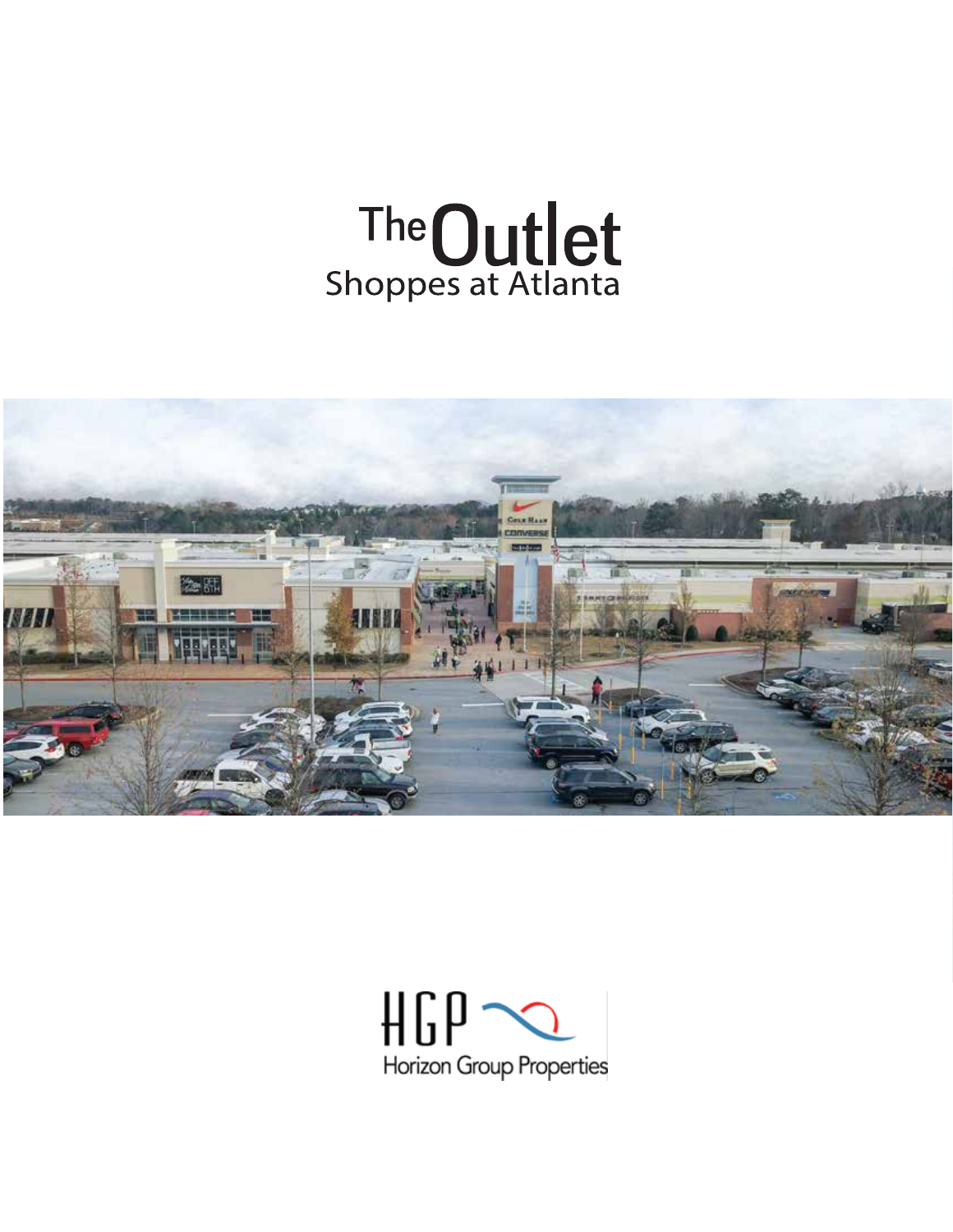



\_\_\_\_\_\_\_\_\_\_\_\_\_\_\_\_\_\_\_\_\_\_\_\_\_\_\_\_\_\_\_\_\_\_\_\_\_\_\_\_\_\_\_\_\_\_\_\_\_\_\_\_\_\_\_\_\_\_\_\_\_\_\_

The project is in Woodstock, Ga just 30 miles north of downtown Atlanta and is the gateway to the Appalachian trails in the Blueridge Mountains. Woodstock, Ga has been described as "Where City meets the Mountains." It is part of the Atlanta MSA and is one of the nation's fastest growing suburb.

Atlanta boasts an MSA of 5.5+ million, a GDP of \$270 billion, and an average household income in excess of \$90,000. In addition to being the state capital of Georgia, Atlanta is an 'alpha-world' city, offering a myriad of world-class dining, international cultural attractions, award-winning entertainment venues and headquarters for twenty-seven (27) Fortune 1000 and fifteen (15) Fortune 500 companies, all generating \$359.6 billion in aggregate revenues.

Mercedes-Benz Stadium, Atlanta's new state-of-the-art sports and entertainment stadium, opened in August, 2017. The stadium hosts Atlanta Falcons football games, Atlanta United regular season soccer matches, high-profile college football games, concerts and spectacular celebration events including the 2019 Super Bowl.

In 2017, the Atlanta Braves moved to a brand new facility at the northwest intersection of I-75 and I-285 in Cobb County, 20 miles from The Outlet Shoppes at Atlanta. The estimated cost of the stadium, parking and related infrastructure is roughly \$672 million.

![](_page_1_Picture_7.jpeg)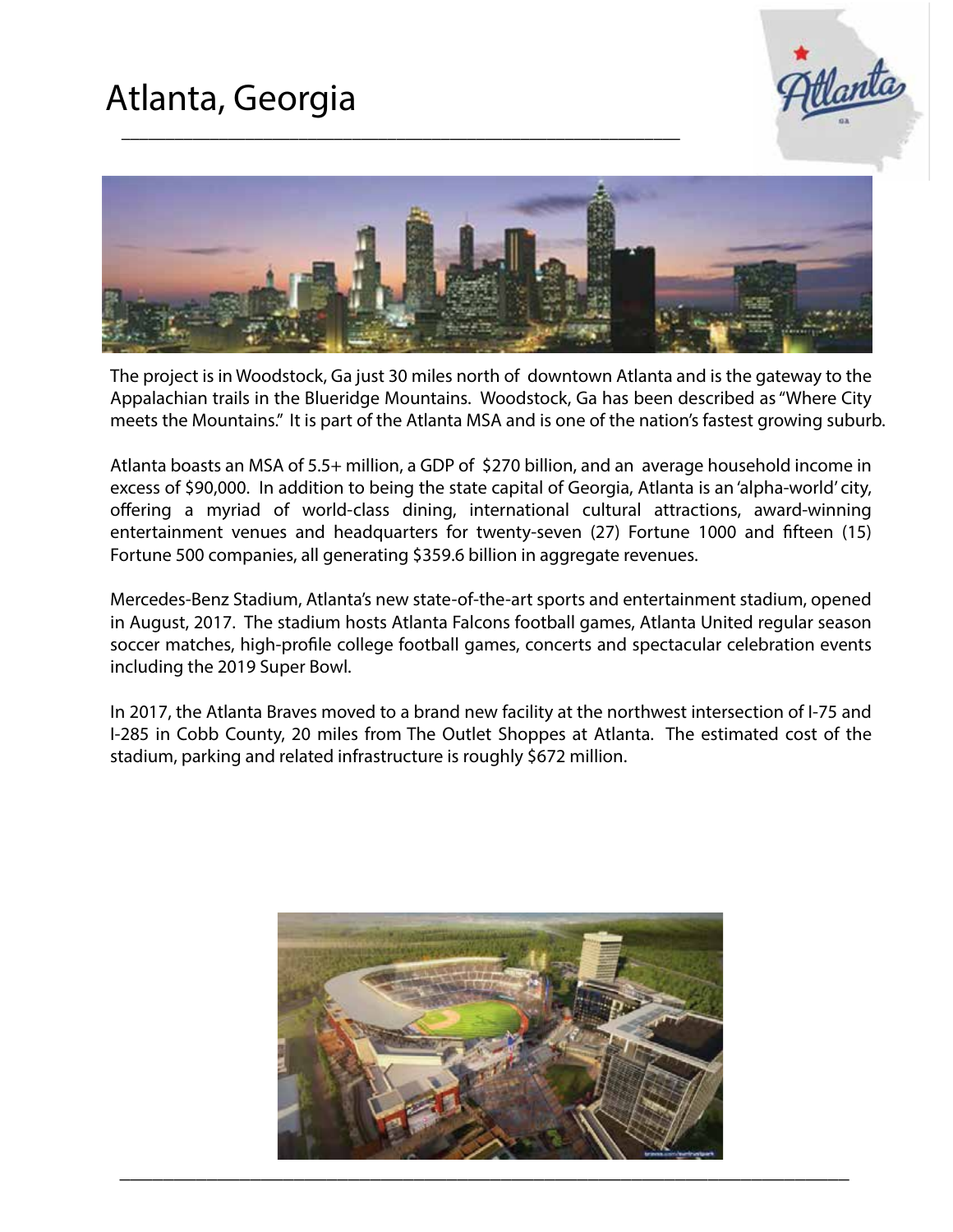## The **Outlet**<br>Shoppes at Atlanta

![](_page_2_Picture_1.jpeg)

On I-575, The Outlet Shoppes at Atlanta is situated between the Woodstock and Ridgewalk Parkways and enjoys exceptional accessibility and connectivity to the Atlanta and the Southeast Markets.

Holiday Inn Express recently opened a hotel with 96 guest rooms adjacent to the south side of the center.

With the addition of full service, sit down restaurants, the center offers a lifestyle "Sip and Shop" experience with new, upgraded seating areas, . water features and lush landscaping.

![](_page_2_Picture_5.jpeg)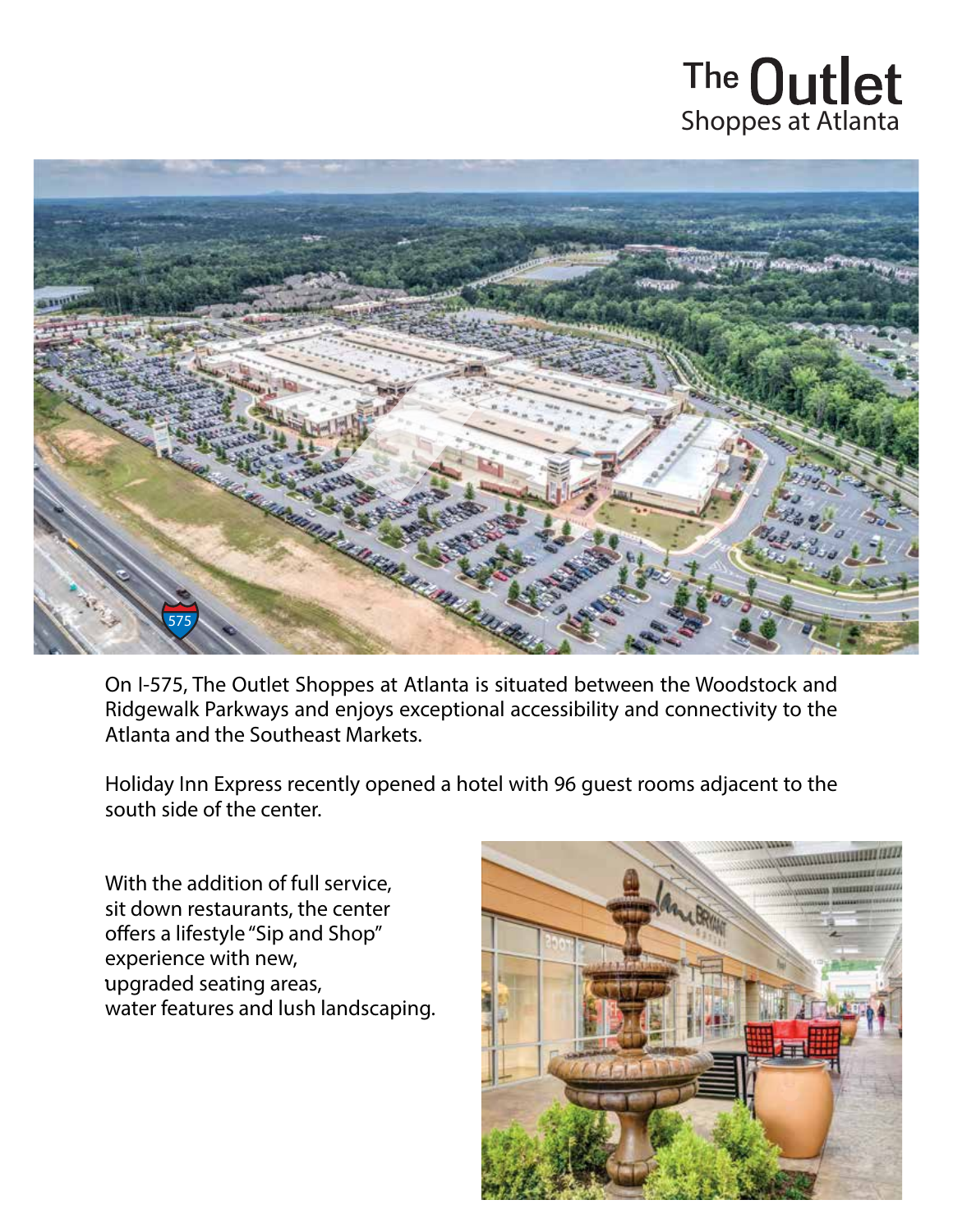#### \_\_\_\_\_\_\_\_\_\_\_\_\_\_\_\_\_\_\_\_\_\_\_\_\_\_\_\_\_\_\_\_\_\_\_\_\_\_\_\_\_\_\_\_\_\_\_\_\_\_\_\_\_\_\_\_\_\_\_\_\_ Market Demographics Shoppes at Atlanta

| Description                   | 10 Miles | 20 Miles  | 30 Miles  |
|-------------------------------|----------|-----------|-----------|
| <b>POPULATION</b><br>BY YEAR  |          |           |           |
| Population (4/1/1990)         | 211,164  | 808,371   | 1,799,704 |
| Population (4/1/2000)         | 318,547  | 1,172,882 | 2,494,797 |
| Population (4/1/2010)         | 406,411  | 1,425,255 | 2,964,855 |
| Population (1/1/2018)         | 458,044  | 1,605,456 | 3,350,506 |
| Population (1/1/2023)         | 482,883  | 1,691,593 | 3,535,383 |
| Percent Growth (2016/2010)    | 12.70    | 12.64     | 13.01     |
| Percent Forecast (2023/2018)  | 5.25     | 5.37      | 5.52      |
| <b>HOUSEHOLDS BY YEAR</b>     |          |           |           |
| Households (4/1/2010)         | 145,766  | 539,566   | 1,127,770 |
| Households (1/1/2018)         | 164,918  | 609,926   | 1,279,986 |
| Households (1/1/2023)         | 174,920  | 647,822   | 1,361,682 |
| Percent Growth (2023/2018)    | 6.06     | 6.21      | 6.23      |
| Average Size of Household     | 2.75     | 2.61      | 2.57      |
| Median Household Income (\$)  | 95,552   | 94,188    | 82,584    |
| Average Household Income (\$) | 118.874  | 127,506   | 113,186   |

#### Area Retail \_\_\_\_\_\_\_\_\_\_\_\_\_\_\_\_\_\_\_\_\_\_\_\_\_\_\_\_\_\_\_\_\_\_\_\_\_\_\_\_\_\_\_\_\_\_\_\_\_\_\_\_\_\_\_\_\_\_\_\_\_\_\_\_\_\_\_\_\_\_\_\_\_\_\_\_

| Outlet                        | <b>Anchor Stores</b>                      | <b>Miles from Center</b> |
|-------------------------------|-------------------------------------------|--------------------------|
| <b>Sugar Loaf Mills</b>       | Bass Pro Shop, Neiman Marcus              | 33                       |
| (Lawrenceville GA)            | Last Call, Saks Fifth Avenue OFF 5TH      |                          |
| North Georgia Premium Outlets | Nike, Pottery Barn, Polo Ralph Lauren, 38 |                          |
| (Dawsonville, GA)             | Saks Fifth Avenue OFF 5TH                 |                          |
| Premium Outlets at Calhoun    | GAP Outlet, Nike, LOFT                    | 46                       |
| (Calhoun, GA)                 | <b>VF Outlet</b>                          |                          |
| Tanger Outlets)               | GAP Outlet, Nike, Polo Ralph Lauren       | 66                       |
| (Locust Grove, GA)            |                                           |                          |
|                               |                                           |                          |
| Retail                        | <b>Anchor Stores</b>                      | <b>Miles from Center</b> |
| Town Center at Cobb           | Macy's, Belk, JC Penney, Sears, H&M       | 9                        |
| (Kennesaw, GA)                |                                           |                          |
| Avalon                        | Anthropologie, Crate & Barrel,            | 17                       |
| (Alpharetta, GA)              | J. Crew, GAP, Pottery Barn, Apple         |                          |
|                               |                                           |                          |

\_\_\_\_\_\_\_\_\_\_\_\_\_\_\_\_\_\_\_\_\_\_\_\_\_\_\_\_\_\_\_\_\_\_\_\_\_\_\_\_\_\_\_\_\_\_\_\_\_\_\_\_\_\_\_\_\_\_\_\_\_\_\_\_\_\_\_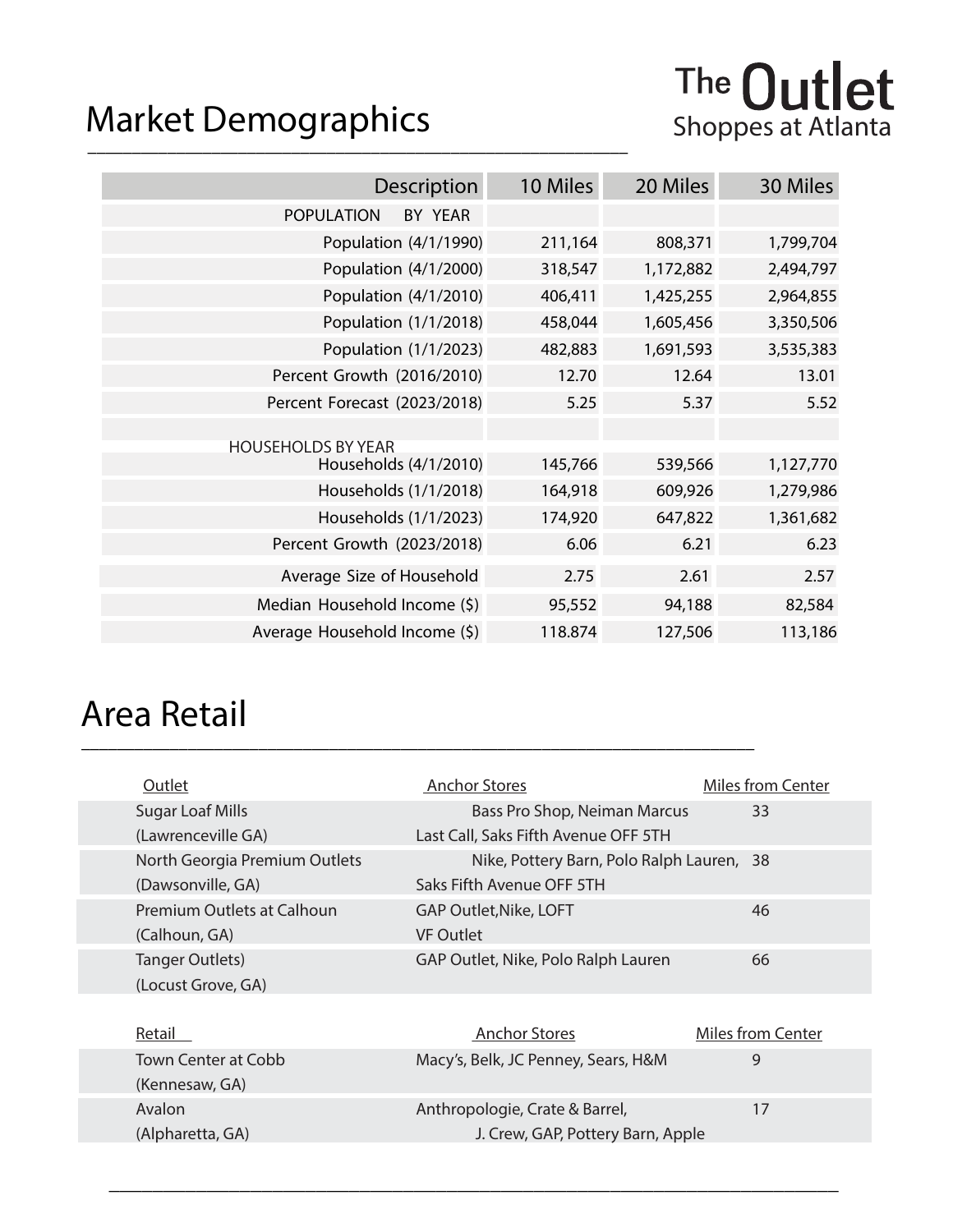\_\_\_\_\_\_\_\_\_\_\_\_\_\_\_\_\_\_\_\_\_\_\_\_\_\_\_\_\_\_\_\_\_\_\_\_\_\_\_\_\_\_\_\_\_\_\_\_\_\_\_\_\_\_\_\_\_\_\_\_\_

| Top 100 Fortune 500 Companies HQ in Atlanta MSA |          |                          |  |
|-------------------------------------------------|----------|--------------------------|--|
| Company                                         | Revenue  | <b>Miles from Center</b> |  |
| The Home Depot                                  | \$108.2B | 22.2                     |  |
| <b>United Parcel Service</b>                    | \$71.8B  | 29.4                     |  |
| Delta Air Lines, Inc.                           | \$44.4B  | 39.8                     |  |
| The Coca-Cola Company                           | \$31.9B  | 30.0                     |  |
| The Southern Company                            | \$23.5B  | 30.2                     |  |
| <b>Genuine Parts Company</b>                    | \$16.3 B | 19.3                     |  |
| <b>AGCO Corporation</b>                         | \$9.35B  | 37.3                     |  |
| <b>Suntrust Banks, Inc.</b>                     | \$632M   | 30.7                     |  |
| <b>Rock-Tenn Company</b>                        | \$14.8M  | 33.0                     |  |
| <b>First Data Corporation</b>                   | \$12.1M  | 27.4                     |  |

### Colleges & Universities

#### ATLANTA HIGHER EDUCATION INSTITUTIONS

| Institution                      | 2018 Enrollments | <b>Miles from Center</b> |
|----------------------------------|------------------|--------------------------|
| <b>Kennesaw State University</b> | 35,424           |                          |
| Georgia Tech                     | 32,723           | 30                       |
| Georgia State University         | 53,000           | 32                       |
| <b>Emory University</b>          | 13,721           | 34                       |

\_\_\_\_\_\_\_\_\_\_\_\_\_\_\_\_\_\_\_\_\_\_\_\_\_\_\_\_\_\_\_\_\_\_\_\_\_\_\_\_\_\_\_\_\_\_\_\_\_\_\_\_\_\_\_\_\_\_\_\_\_

\_\_\_\_\_\_\_\_\_\_\_\_\_\_\_\_\_\_\_\_\_\_\_\_\_\_\_\_\_\_\_\_\_\_\_\_\_\_\_\_\_\_\_\_\_\_\_\_\_\_\_\_\_\_\_\_\_\_\_\_\_\_\_\_\_\_\_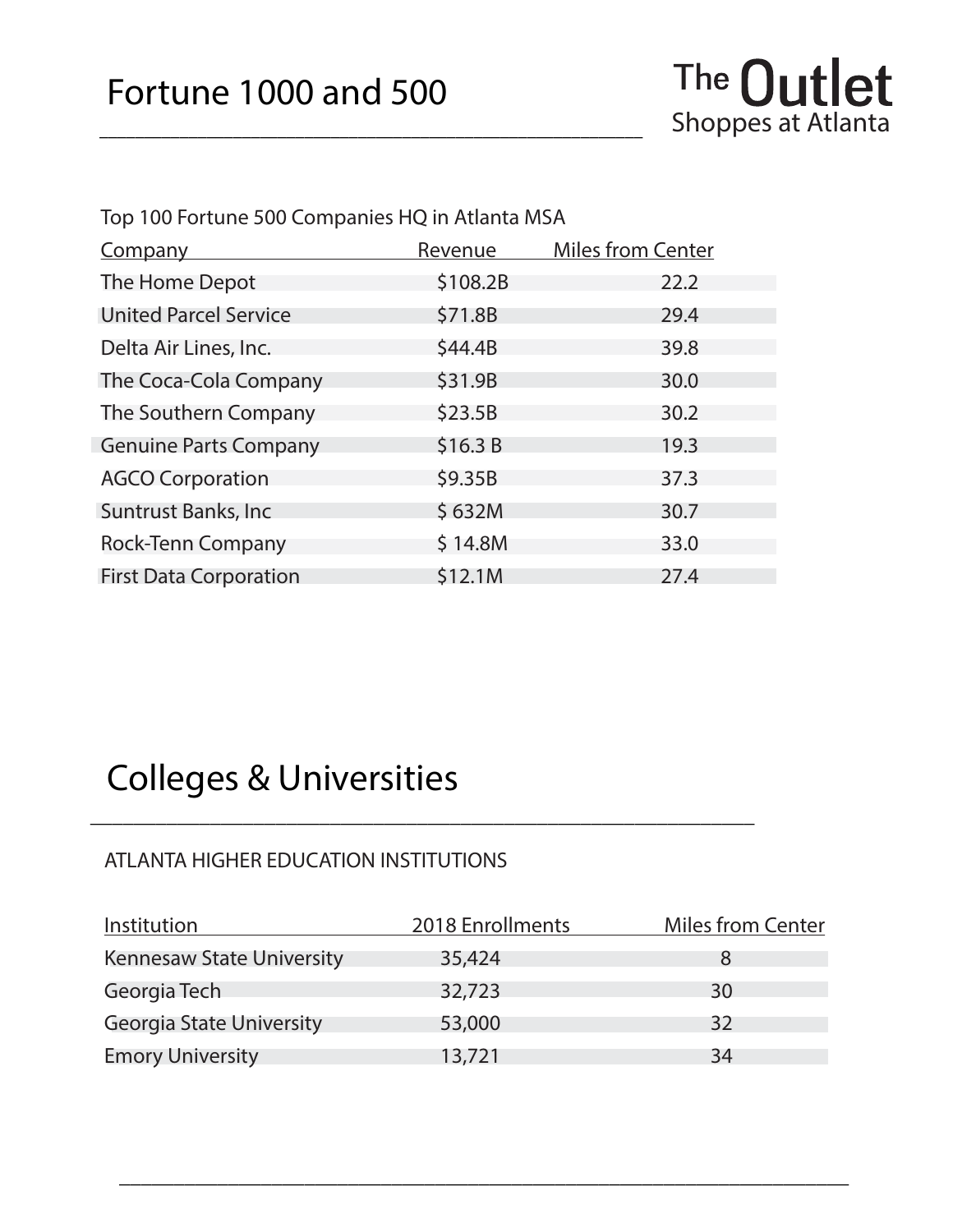![](_page_5_Picture_1.jpeg)

(Within 35 miles from The Outlet Shoppes at Atlanta)

\_\_\_\_\_\_\_\_\_\_\_\_\_\_\_\_\_\_\_\_\_\_\_\_\_\_\_\_\_\_\_\_\_\_\_\_\_\_\_\_\_\_\_\_\_\_\_\_\_\_\_\_\_\_\_\_\_\_\_\_\_

| <b>Name</b>                          | <b>Miles from Center</b> |
|--------------------------------------|--------------------------|
| The Atlanta Braves at Sun Trust Park | 20                       |
| LakePoint Sporting Community         | 21                       |
| Gibbs Gardens (As featured on HGTV)  | 22                       |
| Georgia Aquarium                     | 30.3                     |
| <b>Centennial Olympic Park</b>       | 30.3                     |
| World of Coca-Cola Museum            | 30.4                     |
| Mercedes-Benz Stadium                | 31                       |
| <b>State Farm Arena</b>              | 30.8                     |

![](_page_5_Picture_4.jpeg)

\_\_\_\_\_\_\_\_\_\_\_\_\_\_\_\_\_\_\_\_\_\_\_\_\_\_\_\_\_\_\_\_\_\_\_\_\_\_\_\_\_\_\_\_\_\_\_\_\_\_\_\_\_\_\_\_\_\_\_\_\_\_\_\_\_\_\_